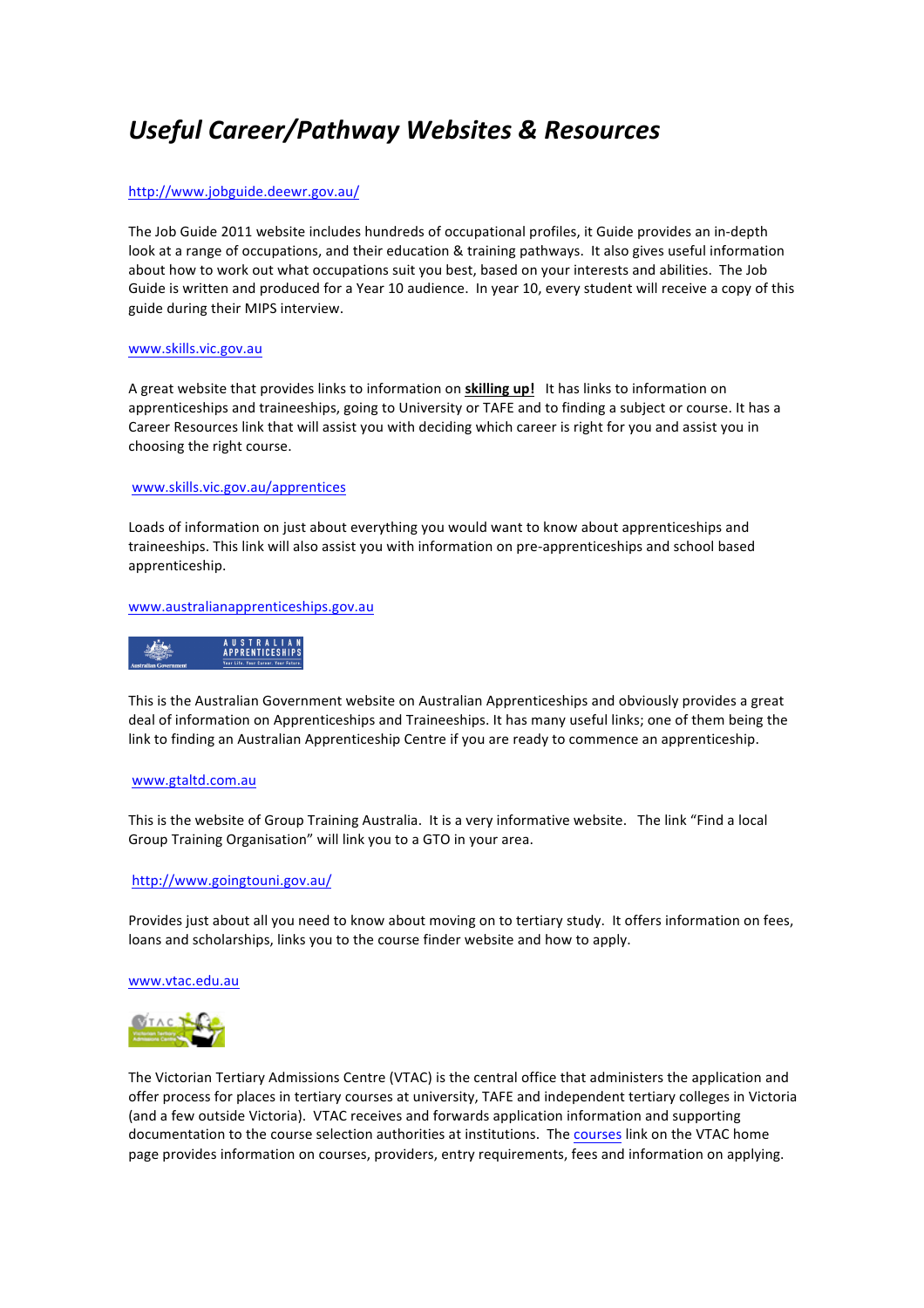## www.youthcentral.vic.gov.au



Youth Central is the Victorian Government's web-based initiative for young people aged 12-25, filled to overflowing with great information and articles about:

- **How to find a job**
- Courses you can study and training you can do
- **What's on in your local area**
- **The latest release in movies, CDs and games**
- **People who are doing interesting things and making stuff happen**

The **Job & Careers** and the **Studying &Training** links offer lots of information on Planning your career, How to look for work, Sample resumes and covering letters, TAFE/Tertiary and other training options, Applying for courses, Assistance while studying, Battling the VCE slump ........plus lots more..........

#### **Definitely worth a good look!**

## www.myfuture.edu.au



This is an excellent website to begin your career research. You can log on to My guide and work your way through a process of identifying, exploring, planning, and doing **OR** you can go straight to The Facts. Once you have clicked on The Facts, scroll down and click on Occupations and then on the next page, click on the word Alphabetically. You will now see an occupations list from A-Z and you can begin your search............... The two most important links from here are the related jobs and the related courses. The related jobs section allows you to go and explore related occupations. This link can take you off on another direction that you may never have considered before. The related courses link shows you where you can study, the types of courses available both TAFE and University. It also has links directly to the TAFE or University that offers the course.

## http://jobsearch.gov.au/default.aspx



This website lists current vacancies. By having a look at this website you will see what other people do for a living. There are jobs listed here that you may have never heard of before. As these listing are current vacancies we can read what employers are looking for in their applicants. From reading what employers are asking for you, can then ask yourself" "what do I need to do to skill myself up so that I will be the person who gets a job like that when my time comes?" This website has many entry level jobs and it a good one for apprenticeships and traineeships.